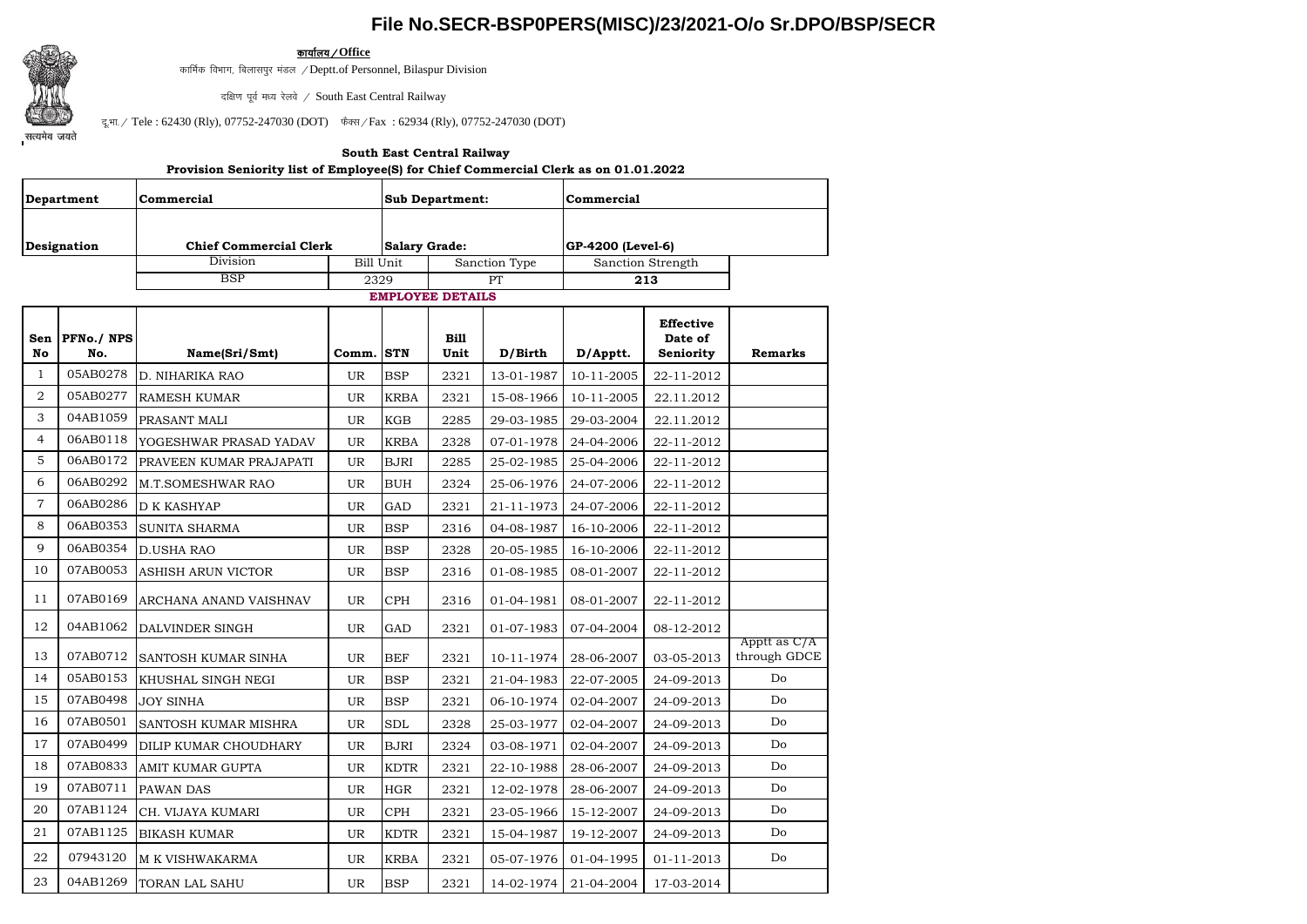| 24 | 07QE0272 | UMESH KUMAR UPADHYAY     | UR. |             |      |            |            |            | <del>File No.SECR-BSP0PERS(MISC)/23/2021-O/o Sr.DP</del> Q/BSP/SECR<br>│ <sup>KHS │</sup> 2321 │ 01-07-1981 │ 11-06-2007 │ 01-02-2015 │ |
|----|----------|--------------------------|-----|-------------|------|------------|------------|------------|-----------------------------------------------------------------------------------------------------------------------------------------|
| 25 | 07975077 | U NAGESWAR A RAO         | UR  | <b>BSP</b>  | 2321 | 08-01-1970 | 10-02-1999 | 23-03-2014 |                                                                                                                                         |
| 26 | 08AB0621 | <b>S.ANIL KUMAR</b>      | UR  | <b>BSP</b>  | 2321 | 29-07-1973 | 18-08-2008 | 17-03-2014 |                                                                                                                                         |
| 27 | 08AB0618 | P.HARI KRISHNA           | UR  | <b>BPH</b>  | 2321 | 19-12-1980 | 18-08-2008 | 22-03-2014 |                                                                                                                                         |
| 28 | 07568472 | PATIVADA APPALA NAIDU    | UR  | AKT         | 2321 | 20-03-1975 | 13-06-1996 | 10-07-2014 |                                                                                                                                         |
| 29 | 09774154 | S. SARASWATI             | UR  | <b>CPH</b>  | 2321 | 28-01-1964 | 19-07-2002 | 21-03-2014 |                                                                                                                                         |
| 30 | 07979897 | M. SATYANARAYANA         | UR. | <b>BSP</b>  | 2316 | 28-02-1972 | 06-12-2001 | 22-03-2014 |                                                                                                                                         |
| 31 | 09777441 | SAJID SAMAD KHAN         | UR. | <b>BRS</b>  | 2316 | 18-04-1977 | 11-06-2003 | 19-12-2015 |                                                                                                                                         |
| 32 | 07947781 | DEEPAK KUMAR             | SC  | <b>RIG</b>  | 2321 | 15-04-1965 | 28-10-1997 | 23-05-2008 |                                                                                                                                         |
| 33 | 09771086 | NILOT POL ROY            | SC  | <b>APR</b>  | 2328 | 13-03-1971 | 21-08-2000 | 15.06.2021 |                                                                                                                                         |
| 34 | 11AC0046 | <b>BIBHUTI PRADHAN</b>   | UR  | <b>BPH</b>  | 2321 | 13-05-1905 | 14-11-2012 |            | Apptt as C/A<br>14-11-2014 through RRB                                                                                                  |
| 35 | 09KK0203 | NIRAJ KUMAR              | UR  | <b>BSP</b>  | 2316 | 12-06-1981 | 14-11-2012 | 14-11-2014 | Apptt as C/A<br>through RRB                                                                                                             |
|    |          |                          |     |             |      |            |            |            | Apptt as C/A                                                                                                                            |
| 36 | 12AB0764 | <b>BHUPENDRA KUMAR</b>   | UR  | <b>BRH</b>  | 2285 | 05-06-1984 | 14-11-2012 | 14-11-2014 | through RRB                                                                                                                             |
|    |          |                          |     |             |      |            |            |            |                                                                                                                                         |
| 37 | 09AB0091 | SHIVRANI CHANDRAVANSHI   | UR  | NIA         | 2316 | 01-09-1982 | 06-02-2009 | 21-03-2015 |                                                                                                                                         |
| 38 | 09AB0117 | <b>CHANDRIKA SAHU</b>    | UR. | <b>RIG</b>  | 2321 | 27-05-1989 | 06-02-2009 | 01-03-2015 |                                                                                                                                         |
| 39 | 09AB0084 | P.VENKAT RAO             | UR  | <b>BUH</b>  | 2328 | 29-10-1989 | 16-06-2007 | 02-02-2015 |                                                                                                                                         |
| 40 | 09AB0087 | DHANANJAY KUMAR          | UR  | <b>GTW</b>  | 2321 | 02-08-1986 | 06-02-2009 | 02-02-2015 |                                                                                                                                         |
| 41 | 09AB0086 | K. PAVAN KUMAR           | UR  | <b>BSP</b>  | 2316 | 19-02-1990 | 06-02-2009 | 02-02-2015 |                                                                                                                                         |
| 42 | 09AB0089 | SHAMPA RANI PRAMANIK     | UR  | <b>BSP</b>  | 2321 | 04-12-1989 | 06-02-2009 | 02-02-2015 |                                                                                                                                         |
| 43 | 09AB0090 | <b>LEELA SHENDE</b>      | UR. | <b>BSP</b>  | 2321 | 18-07-1979 | 06-02-2009 | 05-02-2015 |                                                                                                                                         |
| 44 | 09AB0118 | YOGITA BURMAN            | UR  | <b>CPH</b>  | 2321 | 03-02-1977 | 06-02-2009 | 12-03-2015 |                                                                                                                                         |
| 45 | 09AB0357 | <b>AMIT KUMAR</b>        | UR  | <b>SDL</b>  | 2324 | 12-01-1987 | 17-07-2009 | 15-02-2015 |                                                                                                                                         |
| 46 | 09AB0356 | <b>MANI MADHUKAR</b>     | UR  | APR         | 2324 | 31-05-1979 | 17-07-2009 | 01-07-2015 |                                                                                                                                         |
| 47 | 09AB0439 | RAJ KUMAR SINGH          | UR. | <b>BSP</b>  | 2316 | 20-02-1984 | 31-12-2009 | 02-02-2015 |                                                                                                                                         |
| 48 | 09AB0440 | RAVI KUMAR TIWARI        | UR  | <b>SJQ</b>  | 2285 | 25-06-1991 | 31-12-2009 | 02-02-2015 |                                                                                                                                         |
| 49 | 10AB0561 | DEVENDRA KUMAR NIRMALKAF | UR. | <b>BUA</b>  | 2321 | 27-11-1990 | 08-03-2010 | 04-02-2015 |                                                                                                                                         |
| 50 | 10EP0046 | <b>AKASH CHAUBEY</b>     | UR  | <b>RIG</b>  | 2321 | 21-05-1975 | 25-03-2008 | 26-11-2015 |                                                                                                                                         |
| 51 | 06PC0239 | PRABHAKAR PRASAD         | UR  | <b>BPH</b>  | 2321 | 12-06-1981 | 12-12-2006 | 20-01-2016 |                                                                                                                                         |
| 52 | 10LE0245 | CARCHALLA KIRTE RAO      | UR  | USL         | 2316 | 13-05-1986 | 21-08-2010 | 20-01-2016 |                                                                                                                                         |
| 53 | 04AB1066 | S JANKI RAMANA           | UR  | <b>BSP</b>  | 2321 | 15-05-1973 | 16-04-2004 | 20-01-2016 |                                                                                                                                         |
| 54 | 05993532 | RAM GOPAL YADAV          | UR  | GAD         | 2321 | 15-06-1971 | 04-03-1999 | 20-01-2016 |                                                                                                                                         |
| 55 | 05993647 | VED PRAKASH RATHORE      | UR  | <b>KDTR</b> | 2321 | 18-08-1976 | 03-03-1999 | 20-01-2016 |                                                                                                                                         |
| 56 | 09AB0135 | D. SHYAM KUMAR           | UR  | GAD         | 2321 | 05-07-1983 | 06-02-2009 | 20-01-2016 |                                                                                                                                         |
| 57 | 07951954 | MD SADEQUE KHAN          | UR  | <b>BJRI</b> | 2328 | 07-07-1973 | 19-04-1999 | 20-01-2016 |                                                                                                                                         |
| 58 | 10AB0186 | <b>SWARAJ MENDHE</b>     | SC  | <b>PND</b>  | 2285 | 28-05-1982 | 14-06-2010 | 20.01.2016 |                                                                                                                                         |
|    |          |                          |     |             |      |            |            |            |                                                                                                                                         |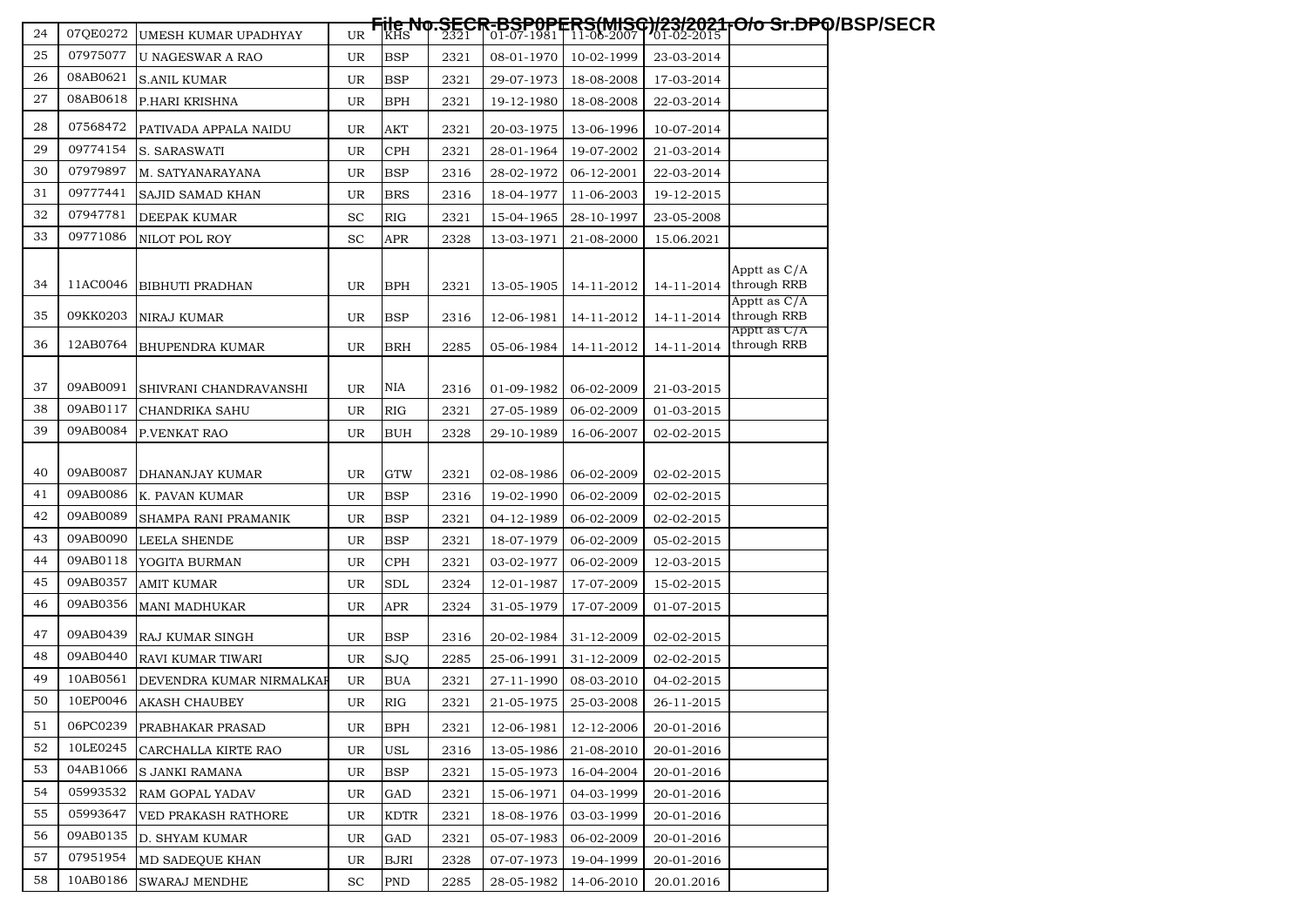| 59 | 10AB0219        | JITENDRA KUMAR MISHRA         | UR        |             |      |            |                       |            | File No.SECR-BSP0PERS(MISG)/23/2021-O/o Sr.DPQ/BSP/SECR<br> AALN0.2324   02-07-1985   14-08-2010   20-01-2016 |
|----|-----------------|-------------------------------|-----------|-------------|------|------------|-----------------------|------------|---------------------------------------------------------------------------------------------------------------|
| 60 | 10AB0505        | ONKAR SINGH THAKUR            | UR        | <b>APR</b>  | 2321 | 12-09-1982 | 30-08-2010            | 20-01-2016 |                                                                                                               |
| 61 | 10AB0507        | VISHWANATH GANGULY            | UR        | <b>PND</b>  | 2321 | 22-11-1987 | 22-12-2010            | 20-01-2016 |                                                                                                               |
| 62 | 09773332        | SUNIL PRADHAN                 | UR        | JTI         | 2316 | 15-08-1971 | 26-02-2002            | 20-01-2016 |                                                                                                               |
| 63 | 07540851        | VENKAT RAO                    | UR        | <b>BUA</b>  | 2321 | 05-09-1967 | 14-02-1990            | 20-01-2016 |                                                                                                               |
| 64 | 07975120        | MD. UBANI                     | UR        | <b>BUH</b>  | 2324 | 26-06-1971 | 11-12-1998            | 20-01-2016 |                                                                                                               |
| 65 | 07971916        | SANJAY KUMAR DAS              | <b>SC</b> | <b>BSP</b>  | 2321 | 01-07-1967 | 16-10-1998            | 20.01.2016 |                                                                                                               |
| 66 | 06AB0070        | <b>RAJDHANI</b>               | UR        | KJZ         | 2285 | 01-09-1983 | 18-04-2006            | 20-01-2016 |                                                                                                               |
| 67 | 07AC0285        | SANTOSH KUMAR GUPTA           | UR        | SDL         | 2324 | 22-12-1975 | 04-12-2006            | 20-01-2016 |                                                                                                               |
| 68 | 11AB0334        | SANTOSH KUMAR PASWAN          | <b>SC</b> | <b>CPH</b>  | 2321 | 30-06-1980 | 04-07-2011            | 20-01-2016 |                                                                                                               |
| 69 | 11AB0370        | VIJAY SINGH                   | <b>ST</b> | MDGR        | 2285 | 01-06-1985 | 04-07-2011            | 20-01-2016 |                                                                                                               |
| 70 | 12JF1265        | VIVEK GUPTA                   | UR        | <b>BUH</b>  | 2324 | 14-08-1985 | 24-08-2012            | 23-02-2016 | Apptt as C/A<br>through RRB                                                                                   |
| 71 | 09AB0354        | AJAY KUMAR                    | UR        | <b>BJRI</b> | 2285 | 22-02-1980 | 17-07-2009            | 23-02-2016 | Apptt as C/A<br>through LDCE<br>Apptt as C/A                                                                  |
| 72 | 08SU0094        | <b>BIRENDRA SINGH</b>         | UR        | <b>BRS</b>  | 2321 | 20-10-1983 | 01-11-2014            | 01-11-2016 | through RRB                                                                                                   |
| 73 | 14AB0659        | UMESH KUMAR                   | UR        | <b>KRBA</b> | 2321 | 02-08-1985 | 01-11-2014            | 01-11-2016 | Apptt as C/A<br>through RRB                                                                                   |
| 74 | 14AB0660        | <b>SANDIP KUMAR</b>           | UR        | AAL         | 2328 | 04-07-1977 | 01-11-2014            | 01-11-2016 | Apptt as C/A<br>through RRB                                                                                   |
| 75 | 14AB0613        | SANJAY KUMAR                  | <b>SC</b> | <b>NRZB</b> | 2324 | 18-12-1990 | 11-11-2014            | 01-11-2016 | Apptt as C/A<br>through RRB                                                                                   |
| 76 | 29800797        | RAMENDRA KUMAR PANDEY         | UR        | <b>BSP</b>  | 291  | 14.10.1977 | 01.08.2016            | 01.08.2018 | Apptt as C/A<br>through RRB                                                                                   |
| 77 | 09800818        | SUBHAS KUMAR                  | UR        | <b>PND</b>  | 328  | 15.12.1977 | 01.08.2016            | 01.08.2018 | Apptt as C/A<br>through RRB                                                                                   |
| 78 | 18AB0207        | SANDEEP SINGH RAJPUT          | UR        | <b>KRBA</b> | 321  | 17.06.1985 | 24.08.2018            | 12.12.2018 | Apptt as C/A<br>through RRB                                                                                   |
| 79 | 1842980538<br>5 | ANKUSH WASNIK                 | <b>SC</b> | ABKP        | 285  | 10.09.1991 | 24.08.2018            | 12.12.2018 | Apptt as C/A<br>through RRB                                                                                   |
| 80 | 18AB0205        | <b>VISHWANATH</b>             | UR        | KTMA        | 285  | 21.10.1986 | 24.08.2018            | 12.12.2018 | Apptt as C/A<br>through RRB                                                                                   |
| 81 | 18AB0206        | NAND KISHORE SINGH            | UR        | SDL         | 324  | 05.09.1992 | 24.08.2018            | 12.12.2018 | Apptt as C/A<br>through RRB                                                                                   |
| 82 | 10AB0218        | NEETIN KUMAR SHAKYA           | SC        | <b>BSP</b>  | 2321 | 25-12-1990 | 24-11-2010            | 09.04.2020 |                                                                                                               |
| 83 | 11AB0337        | D. DURGESH KUMAR              | UR        | AKT         | 2321 | 16-02-1982 | 17-10-2011            | 09.04.2020 |                                                                                                               |
| 84 | 11AB0282        | PRAMOD KUMAR PANDEY           | UR        | <b>KRBA</b> | 2321 |            | 08-01-1977 17-10-2011 | 09.04.2020 |                                                                                                               |
| 85 | 11AB0283        | CHANDRA PRAKASH<br>VISWAKARMA | UR        | <b>GTK</b>  | 2328 | 15-02-1986 | 17-10-2011            | 09.04.2020 |                                                                                                               |
| 86 | 11AB0333        | <b>NALSON LEWIS</b>           | UR        | <b>JTI</b>  | 2321 | 07-03-1980 | 17-10-2011            | 09.04.2020 |                                                                                                               |
| 87 | 11AB0339        | ANJU RAM SAHU                 | UR        | <b>KRBA</b> | 2321 | 03-12-1990 | 17-10-2011            | 09.04.2020 |                                                                                                               |
| 88 | 11AB0385        | PANKAJ KUMAR SINGH            | UR        | SDL         | 2324 | 12-01-1986 | 17-10-2011            | 09.04.2020 |                                                                                                               |
| 89 | 11AB0465        | M. K. SASHIKANT               | UR        | <b>BSP</b>  | 2316 | 10-11-1991 | 04-07-2011            | 09.04.2020 |                                                                                                               |
| 90 | 11AB0338        | PRADEEP KUMAR VERMA           | UR        | <b>MDGR</b> | 2285 | 28-07-1980 | 17-10-2011            | 09.04.2020 |                                                                                                               |
| 91 | 11AB0372        | <b>GOVIND RAO</b>             | UR        | <b>KDTR</b> | 2321 | 02-12-1991 | 17-10-2011            | 09.04.2020 |                                                                                                               |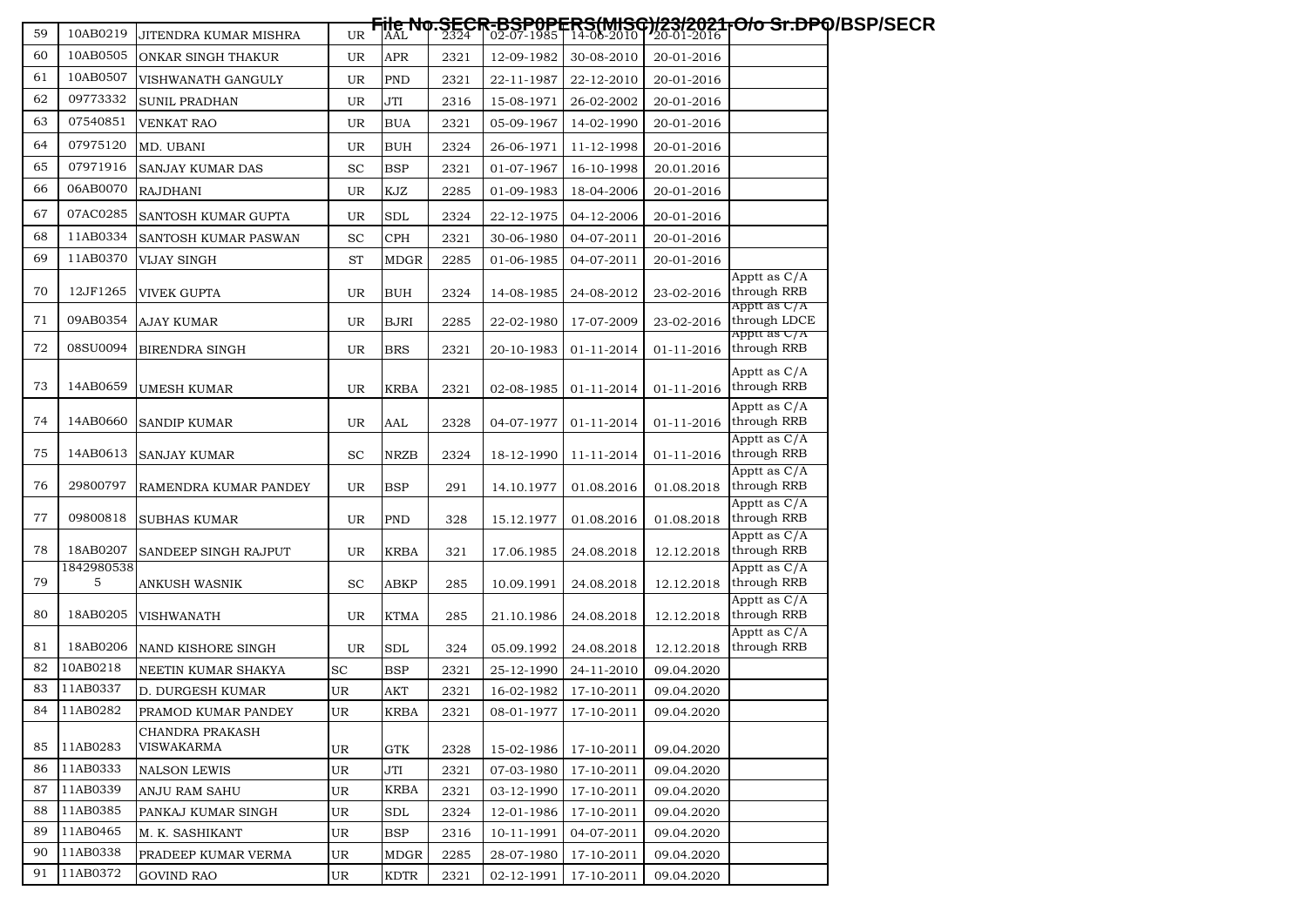| 92    | 11AB0369     | ANURAG TIWARI              | UR |             |      |            |            |            | <del>File No.SECR-BSP0PERS(MISG)/23/2021-O/o Sr.DP</del> Q/BSP/SECR<br>│CPH │ 2321 │21-12-1992 │ 17-10-2011  1/3,84.2020 │ |  |
|-------|--------------|----------------------------|----|-------------|------|------------|------------|------------|----------------------------------------------------------------------------------------------------------------------------|--|
| 93    | 11AB0435     | SANJAY KUKATKAR            | UR | SKT         | 2324 | 07-07-1992 | 14-11-2011 | 09.04.2020 |                                                                                                                            |  |
| 94    | 11AB0457     | M. SRINIWAS RAO            | UR | BUA         | 2321 | 28-07-1988 | 14-11-2011 | 09.04.2020 |                                                                                                                            |  |
| 95    | 11AB0375     | N. KUMAR SWAMI REDDY       | UR | <b>BSP</b>  | 2316 | 12-09-1990 | 14-11-2011 | 09.04.2020 |                                                                                                                            |  |
| 96    | 07954335     | <b>MALIK RAM</b>           | ST | <b>BUA</b>  | 2321 | 07-08-1972 | 07-01-1998 | 09.04.2020 |                                                                                                                            |  |
| 97    | 11AB0432     | MADHUSRI SINHA             | UR | USL         | 2328 | 31-01-1983 | 22-07-2011 | 09.04.2020 |                                                                                                                            |  |
| 98    | 07AB0834     | SHARWAN KUMAR BISHNOI      | UR | BUA         | 2321 | 01-01-1988 | 07-11-2007 | 09.04.2020 |                                                                                                                            |  |
| 99    | 12AB0007     | <b>SAMEER DAS</b>          | UR | GAD         | 2316 | 10-12-1989 | 13-01-2012 | 09.04.2020 |                                                                                                                            |  |
| 100   | 12AB0005     | VIVIAN ROLPHY LUCAS        | UR | <b>CHRM</b> | 2285 | 20-01-1990 | 11-01-2012 | 09.04.2020 |                                                                                                                            |  |
| 101   | 12AB0006     | AYESHA KHAN                | UR | USL         | 2328 | 07-11-1988 | 12-09-2011 | 09.04.2020 |                                                                                                                            |  |
| 102   | 11AB0676     | SANTOSH KUMAR SHARMA       | UR | RIG         | 2316 | 13-04-1977 | 11-01-2012 | 09.04.2020 |                                                                                                                            |  |
| 103   | 11AB0521     | <b>BABLU DAS</b>           | UR | GAD         | 2321 | 12-04-1984 | 11-01-2012 | 09.04.2020 |                                                                                                                            |  |
| 104   | 11AB0572     | AVINASH KUMAR GUPTA        | UR | <b>KRBA</b> | 2285 | 10-01-1983 | 03-11-2011 | 09.04.2020 |                                                                                                                            |  |
| 105   | 11AB0613     | SUNITA SINGH               | UR | USL         | 2316 | 14-02-1980 | 03-11-2011 | 09.04.2020 |                                                                                                                            |  |
| 106   | 12AB0063     | FRAMETON NUTAL BISWAL      | UR | KRBA        | 2321 | 10-07-1982 | 03-11-2011 | 09.04.2020 |                                                                                                                            |  |
| 107   | 11AB0582     | N. VARALAXMI               | UR | BSP         | 2321 | 01-07-1963 | 03-11-2011 | 09.04.2020 |                                                                                                                            |  |
| 108   | 12AB0058     | SHAMBADITYA MAITY          | UR | HGR         | 2321 | 01-02-1991 | 03-11-2011 | 09.04.2020 |                                                                                                                            |  |
| 109   | 12AB0062     | PHOOLCHAND YADAV           | UR | <b>CHD</b>  | 2324 | 04-07-1981 | 03-11-2011 | 09.04.2020 |                                                                                                                            |  |
| 110 l | 12AB0099     | ADLINE NEMHA TOPPO         | ST | ABKP        | 2321 | 03-11-1993 | 27-12-2011 | 09.04.2020 |                                                                                                                            |  |
| 111   | 07AB0551     | <b>B. RATNA MALA</b>       | UR | <b>BSP</b>  | 2316 | 23-12-1977 | 16-04-2007 | 09.04.2020 |                                                                                                                            |  |
| 112   | 12AB0183     | RAJU KUMAR KURREY          | SC | AKT         | 2321 | 10-06-1985 | 28-02-2012 | 09.04.2020 |                                                                                                                            |  |
| 113   | 12AB0219     | <b>MAHESH</b>              | UR | ROB         | 2321 | 14-01-1990 | 28-02-2012 | 09.04.2020 |                                                                                                                            |  |
| 114   | 07AB0084     | BIJESH KUMAR SINGH         | UR | RIG         | 2321 | 30-12-1979 | 15-03-2007 | 09.04.2020 |                                                                                                                            |  |
| 115   | 12AB0221     | K. APPA RAO                | UR | <b>KRBA</b> | 2321 | 04-05-1979 | 28-02-2012 | 09.04.2020 |                                                                                                                            |  |
| 116   | 07AB0143     | <b>BHOLE SHANKAR JOSHI</b> | UR | <b>BRS</b>  | 2328 | 01-08-1973 | 16-04-2007 | 09.04.2020 |                                                                                                                            |  |
|       |              | RAGHUMAHANTHI KISHORE      |    |             |      |            |            |            |                                                                                                                            |  |
| 117   | 07AB0613     | <b>BABU</b>                | UR | <b>APR</b>  | 2328 | 01-07-1973 | 16-08-2007 | 09.04.2020 |                                                                                                                            |  |
| 118   | 12AB0133     | GANGARAM                   | UR | AKT         | 2321 | 15-10-1988 | 10-02-2012 | 09.04.2020 |                                                                                                                            |  |
| 119   | 07975818     | KAILASH KHARE              | SС | KGB         | 2316 | 08-07-1972 | 10-11-1998 | 09.04.2020 |                                                                                                                            |  |
| 120   | 07950846     | T. ANJU KUMARI             | UR | UMR         | 2324 | 04-07-1978 | 18-08-1999 | 09.04.2020 |                                                                                                                            |  |
| 121   | 07944100     | M.SHANMUKHA RAO            | UR | <b>BUA</b>  | 2321 | 20-06-1971 | 05-10-1995 | 09.04.2020 |                                                                                                                            |  |
| 122   | 12AB0635     | K. SRINIVAS                | SC | <b>BSP</b>  | 2316 | 21-02-1973 | 03-08-2012 | 09.04.2020 |                                                                                                                            |  |
| 123   | 04AB0239     | P. MURALI MOHAN RAO        | SC | <b>BSP</b>  | 2316 | 01-07-1979 | 24-01-2004 | 09.04.2020 |                                                                                                                            |  |
|       | 124 04AB0993 | NARMADA PRASAD MANJHI      | ST | APR         | 2316 | 25-02-1979 | 05-06-2004 | 09.04.2020 |                                                                                                                            |  |
|       | 125 07AC0091 | RAS BIHARI GUPTA           | UR | KHS         | 2321 | 27-09-1965 | 05-02-2007 | 09.04.2020 |                                                                                                                            |  |
|       | 126 07AC0079 | VIKAS KUMAR PANDEY         | UR | <b>BJRI</b> | 2324 | 25-01-1978 | 05-02-2007 | 09.04.2020 |                                                                                                                            |  |
| 127   | 07AB0071     | LILAMBER PRASAD DUBEY      | UR | KHS         | 2321 | 10-11-1977 | 15-03-2007 | 09.04.2020 |                                                                                                                            |  |
| 128   | 07AB0085     | KISHOR KUMAR GAUTAM        | UR | USL         | 2321 | 10-06-1967 | 15-03-2007 | 09.04.2020 |                                                                                                                            |  |
|       | 129 07AB0080 | <b>BASANT KUMAR YADAV</b>  | UR | JRMG        | 2328 | 13-03-1972 | 15-03-2007 | 09.04.2020 |                                                                                                                            |  |
| 130   | 07AB0055     | UTTAR KUMAR KASHYAP        | UR | GTK         | 2328 | 09-07-1974 | 15-03-2007 | 09.04.2020 |                                                                                                                            |  |
|       | 131 07AB0156 | ASHOK KUMAR SAHU           | UR | <b>KRBA</b> | 2321 | 04-01-1975 | 15-03-2007 | 09.04.2020 |                                                                                                                            |  |
|       |              |                            |    |             |      |            |            |            |                                                                                                                            |  |